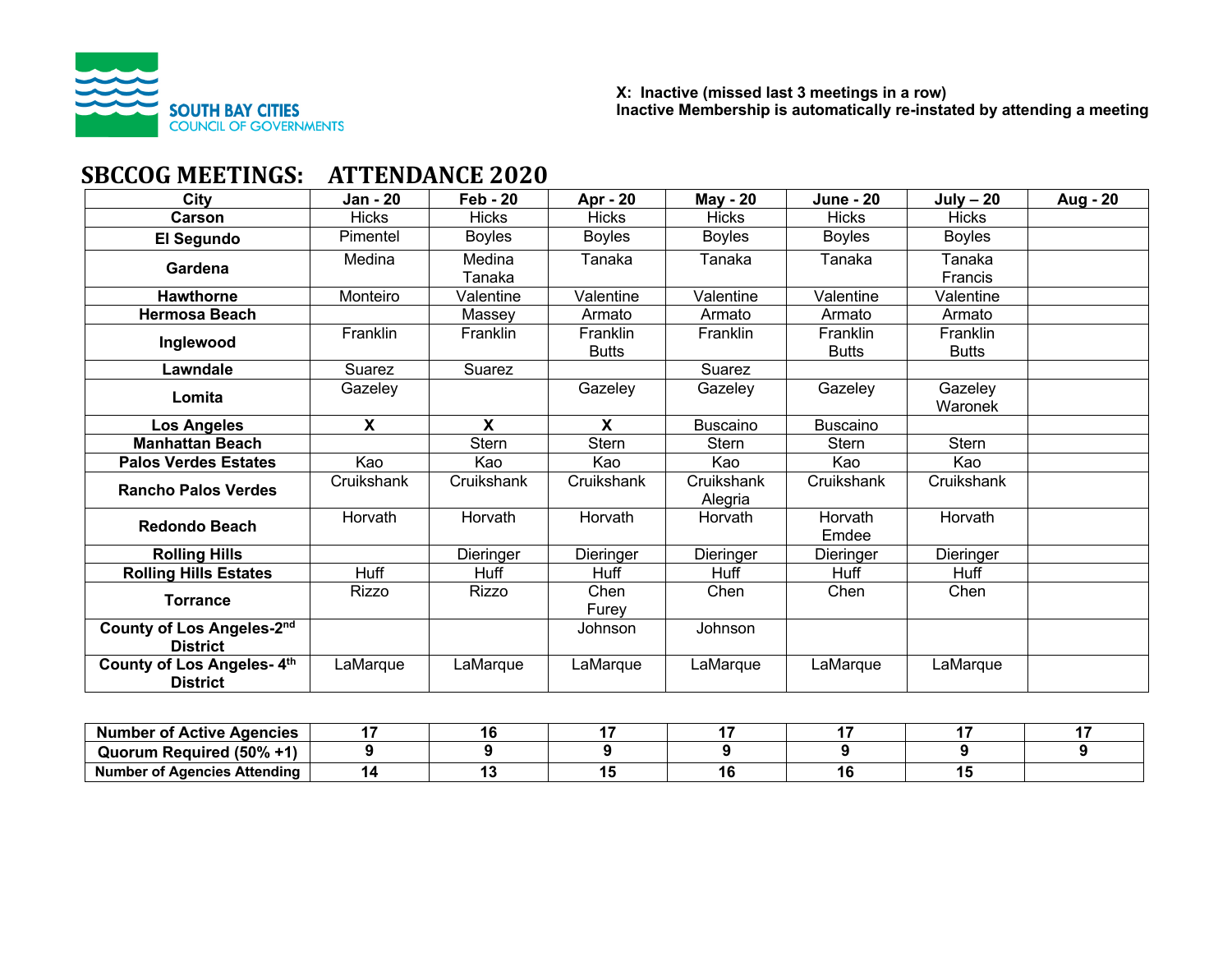#### **SOUTH BAY CITIES COUNCIL OF GOVERNMENTS THURSDAY, JULY 23, 2020 HELD VIRTUALLY VIA ZOOM**

# **I. CALL TO ORDER**

Chair Valentine called the SBCCOG Board of Directors meeting to order at 6:02 pm.

# **II. VERIFY QUORUM**

#### **In attendance were the following voting elected officials:**

Cedric Hicks, Carson Drew Boyles, El Segundo Rodney Tanaka, Gardena Olivia Valentine, Hawthorne Stacey Armato, Hermosa Beach Ralph Franklin, Inglewood Jim Gazeley, Lomita Hildy Stern, Manhattan Beach

Kenny Kao, Palos Verdes Estates John Cruikshank, Rancho Palos Verdes Christian Horvath, Redondo Beach Bea Dieringer, Rolling Hills Britt Huff, Rolling Hills Estates George Chen, Torrance Jennifer LaMarque, SD-4

## **The following non-voting elected officials were in attendance:**

Paulette Francis, Gardena James Butts, Inglewood

Mark Waronek, Lomita

# **Also, in attendance were the following persons:**

Aksel Palacios, LA CD-15 Greg Farr, Caltrans Mark Dierking, Metro Sarah Patterson, SCAG Jackson Kalb, Jame Enoteca Mark Wilbur, Employers Group Jacki Bacharach, SBCCOG Wally Siembab, SBCCOG

Steve Lantz, SBCCOG David Leger, SBCCOG Natalie Champion, SBCCOG Rosemary Lackow, SBCCOG Grace Farwell, SBCCOG Laurie Jacobs, SBCCOG James Hannon, South Bay Bike Coalition David Grethen, Public

# **III. CONFIRM POSTING OF THE AGENDA BY THE CITY OF TORRANCE**

Jacki Bacharach confirmed that the agenda was properly posted in the City of Torrance.

#### **IV. ANNOUNCEMENTS OF ANY CHANGES TO THE AGENDA**

No changes to the agenda.

#### **V. PUBLIC COMMENT**

No public comment was received.

#### **VI. CONSENT CALENDAR**

- **A. June 25 & June 29 Board Meeting Minutes** *(attachment) –* **Approved**
- **B. Contract with FMF Pandion for Dominguez Channel Watershed Management Group** *(attachment)* **– Approved**
- **C. Contract Renewal with Ygrene** *(attachments)* **– Approved**
- **D. Contract with Silvernest for Home Sharing** *(attachment)* **– Approved**
- **E. Comment Letters Sent by Steering Committee due to deadlines** *(attachment)* **– Received and Filed**
	- **1. Metro Long Range Transportation Plan**
	- **2. Measure H 2020-2021 Expenditure Plan**
- **F. Monthly Reports – Receive and Filed**
	- **1. South Bay Environmental Services Center Report** *(attachment)*
	- **2. Transportation Report** *(attachment)*
	- **3. Reports from Outside Agencies**  a. Metro Service Council Report by Don Szerlip
		- b. SCAG & Committees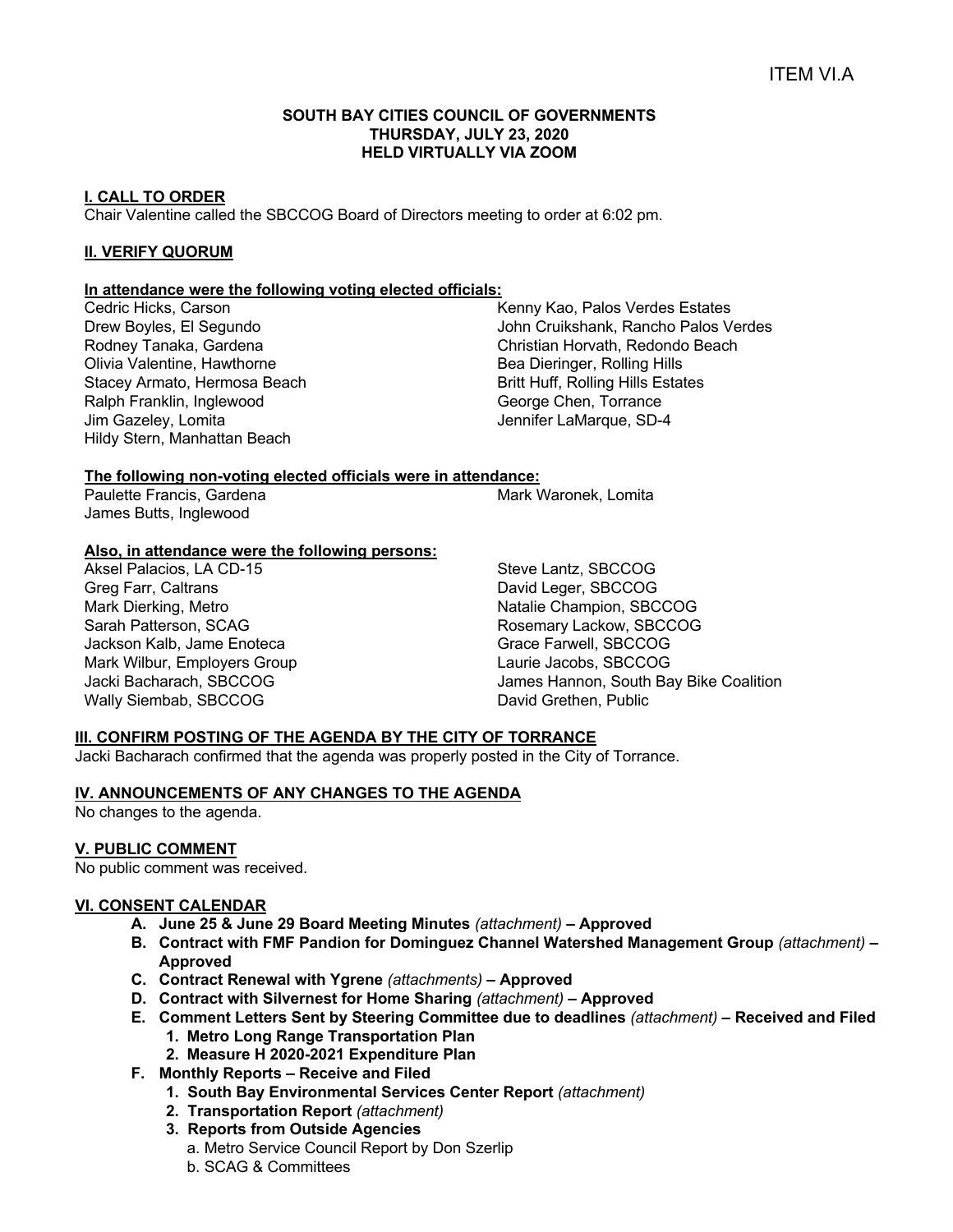- 1. Regional Council (Drew Boyles, Mark Henderson, James Gazeley)
- c. League of California Cities & LA Division Legislative Committee (Bea Dieringer & Jeffrey Kiernan)
- d. Air Quality Management District (Judy Mitchell, Joe Buscaino, Denny Shaw)
- e. South Bay Association of Chambers of Commerce (Olivia Valentine)

**MOTION** by Board Member Horvath, seconded by Board Member Boyles, to **APPROVE** the Consent Calendar. No objection. So ordered.

## **VII. PRESENTATIONS**

## **A. COVID-19 Business Impact & Reopenings**

Mark Wilbur, President and CEO of Employers Group presented on the company's COVID-19 Business Impact & Reopening Survey that was conducted in May and a subsequent follow-up survey done earlier in July. The survey was done in conjunction with BizFed and received over 800 responses from almost 50 different industries. The survey provided insight on the issues facing businesses as a result of the Safer At Home orders put in place following the outbreak of COVID-19. The businesses were not only from a variety of sectors, they were also varying in size, with 77% of responses coming from businesses with less than 500 employees. To see the survey highlights, Mr. Wilbur's full presentation is available online here: https://www.southbaycities.org/sites/default/files/board\_directors/meeting/Presentation\_Updated%20Employe rs%20Group%20Presentation%20on%20COVID-

19%20Business%20Impact%20%20Reopening%20Survey%207-23-20%20Final.pdf

## **B. COVID-19 Impacts to Restaurants**

Jackson Kalb, a restaurant owner from El Segundo, was invited by Vice-Chair Boyles to present on the impacts of COVID-19 on restaurants. Mr. Kalb explained that the economic impacts to restaurants has been severe with a potential 80% closure rate based on extrapolated YELP data. He elaborated that restaurants already operate on razor thin profit margins during good economic times, so limitations on capacity and Safer At Home orders have had monumental impacts on restaurants. Mr. Kalb noted that several restaurants evolved with the pandemic by initially selling product like a grocery store, then focusing on delivery and takeout, followed by increased sanitation and PPE requirements for staff. Mr. Kalb urged the Board to support and advocate for economic relief specifically for restaurants, such as the Restaurant Act, as they largely received little aid from the CARES Act. He explained that airlines received billions of dollars in dedicated funding despite having a fraction of the workforce that the restaurant industry has which received zero dedicated funding. Restaurants cannot survive without aid, particularly for COVID-19 required expenses such as PPE, additional sanitation, etc.

#### **VIII. TRANSPORTATION REPORTS**

#### **A. Metro Report**

Mr. Lantz reported that there was no Metro Board meeting in July. Metro staff continues to work on the COVID-19 recovery plan. Recommendations to the Metro Board are expected in September.

#### B. **Transportation Committee report**

Mr. Lantz reported that there was no Transportation Committee meeting in July. SBCCOG staff will be meeting with each city to review project progress and cashflow needs for their Measure R SBHP and Measure M MSP projects in August.

# **IX. SBCCOG PROGRAM ACTION ITEMS, REPORTS AND UPDATES**

**A. Legislation of Interest to SBCCOG** *(attachment)* **– APPROVED** 

#### **a. Support AB 1314, SB 1130**

**b. Oppose AB 725, AB 1851, AB 2168, AB 2345, SB 1085, SB 1138**

Ms. Bacharach explained to the Board that Torrance staff had recently done a lot of research on several housing bills that inhibit local control and address housing that should be done at a local level.

There was significant discussion around AB 1314 which would require cities to post on their websites specified information on use of force settlements and judgments. Several Board Members expressed concern over the bill and noted that often times, cities settle potential lawsuits as opposed to litigating them because of the incredible expense of litigation. Board Members were worried that making this information public would encourage litigious members of the public to file suits in hopes of settlements with the city.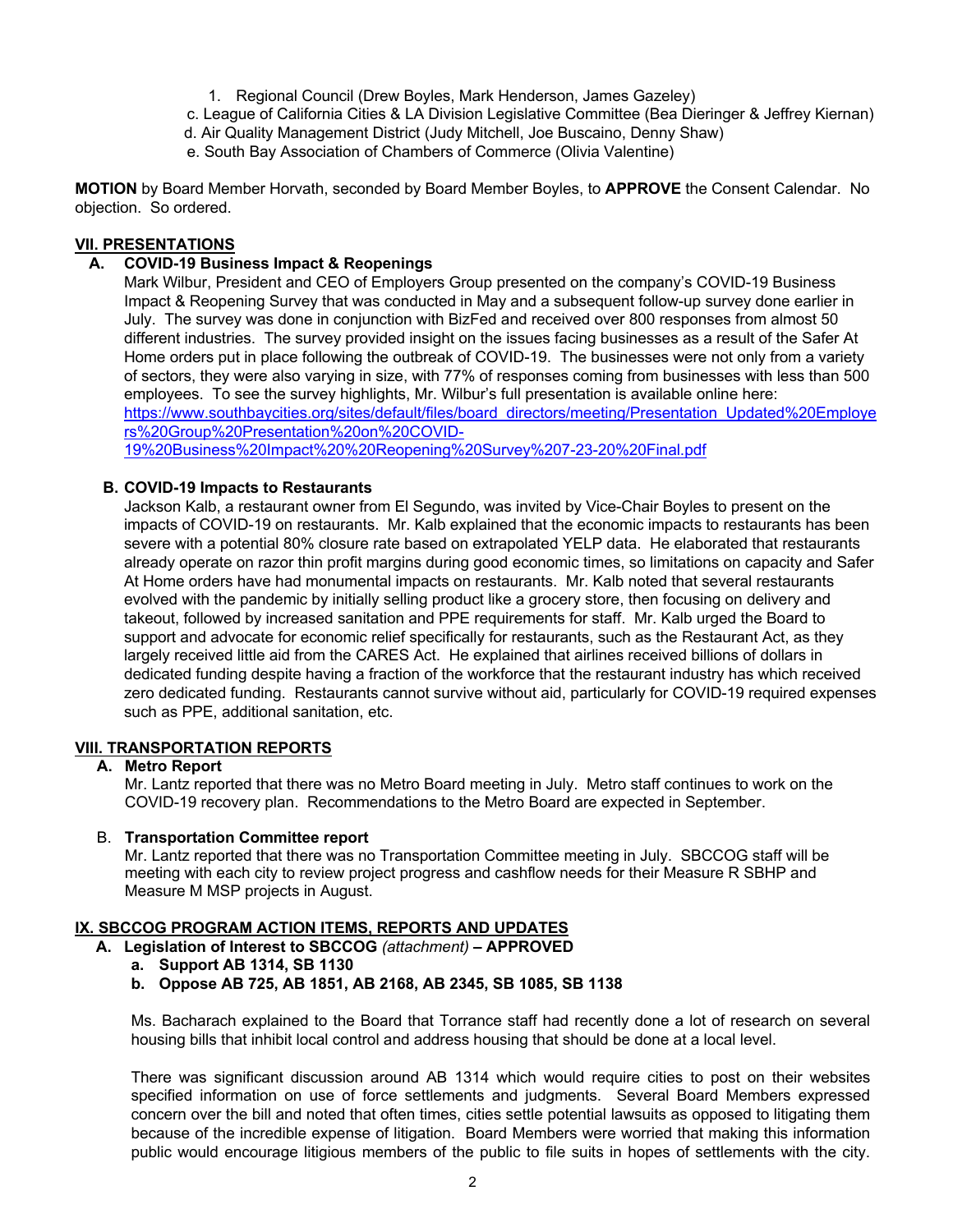Other Board Members noted that there is value in transparency but cautioned that the complex issue could be a pandora's box.

**MOTION** by Board Member Dieringer, seconded by Board Member Franklin, to **OPPOSE** AB 1314. Ayes by Board Members: Dieringer, Huff, Valentine, Cruikshank, Chen, Kao, Tanaka, Gazeley, and Franklin. Nays by Board Members: Horvath, Stern, and Armato. Abstentions by Board Members LaMarque and Boyles. Motion passed.

The Board moved on to discuss SB 1130 which would extend funding in a state program that helps fund broadband network expansion.

**MOTION** by Board Member Horvath, seconded by Board Member Cruikshank, to **SUPPORT** SB 1130. No objections. Abstention by Board Member LaMarque. Motion passed.

**MOTION** by Board Member Boyles, seconded by Board Member Chen, to **ACCEPT** the oppose positions on AB 725, AB 1851, AB 2168, AB 2345, SB 1085, SB 1138 as recommended**.** No objections. Abstention by Board Member LaMarque. Motion passed.

Ms. Bacharach took this time to discuss the subsequent bills that were mailed out after the agenda was distributed. SBCCOG staff were notified just prior to the meeting that the cannabis bill will not be moving forward this legislative session, so no vote is required. The second piece of legislation was AB 570, which is the legislative alternative to Assembly Member Muratsuchi's proposed broadband bond measure that the Board supported in June. The third item is a proposed County Charter Amendment that would allocate 10% of LA County's general fund revenues to a specified set of social programs. Ms. Bacharach explained that the recommended oppose position comes from a position of good governance because this same task could and should be handled in the County's annual budget process and not an amendment to the County's charter voted on by LA County voters. The item is available here for review: https://www.southbaycities.org/sites/default/files/board\_directors/meeting/2\_7.20%20Legislation%20to%20 be%20added%20agenda%20%26%20why.pdf

Board Members shared their concerns about the proposed County Charter Amendment which included impacts on other programs, costs for services that cities contract with the County for such as the Sheriff's services, and even impacts on mutual aid agreements between police departments.

**MOTION** by Board Member Dieringer, seconded by Board Member Franklin, to **OPPOSE** the proposed County Charter Amendment. No objections. Abstentions by Board Members Horvath, Armato, Boyles, Stern, and LaMarque. Motion passed.

**MOTION** by Board Member Horvath, seconded by Board Member Tanaka, to **SUPPORT** AB 570. No objections. Abstention by Board Member LaMarque. Motion passes.

#### **B. South Bay Fiber Network**

Ms. Bacharach reported that the project is moving along. There will be the first of the SBCCOG's tech talk sessions taking place in August on cybersecurity which will be led by the consultant working on Torrance's recent cybersecurity breach. She invited the Board and city staff to participate.

#### **C. Senior Services**

Board Member Huff reported that there will be a presentation by Dr. Eric Daar at the July 28<sup>th</sup> meeting. Dr. Daar is leading a COVID-19 vaccine trial at Harbor-UCLA. The meeting will be held via Zoom.

## **D. Homeless Services**

Ms. Farwell reported that the city specific data release was pushed back to July 30<sup>th</sup>. Project Roomkey is currently at the three-month mark and many sites are looking at one to three-month extensions of the agreement. The Lomita site is being decommissioned and will be the pilot for that process. The State is looking at investing \$550M in Project Homekey which would help fund the transition of hotels and motels into interim shelters or permanent supportive housing sites. LA County's real estate department is researching potential hotels and motels that could become a Project Homekey site. Bridge Home sites in Wilmington and San Pedro have opened and currently house over 100 people between the two. She concluded by reporting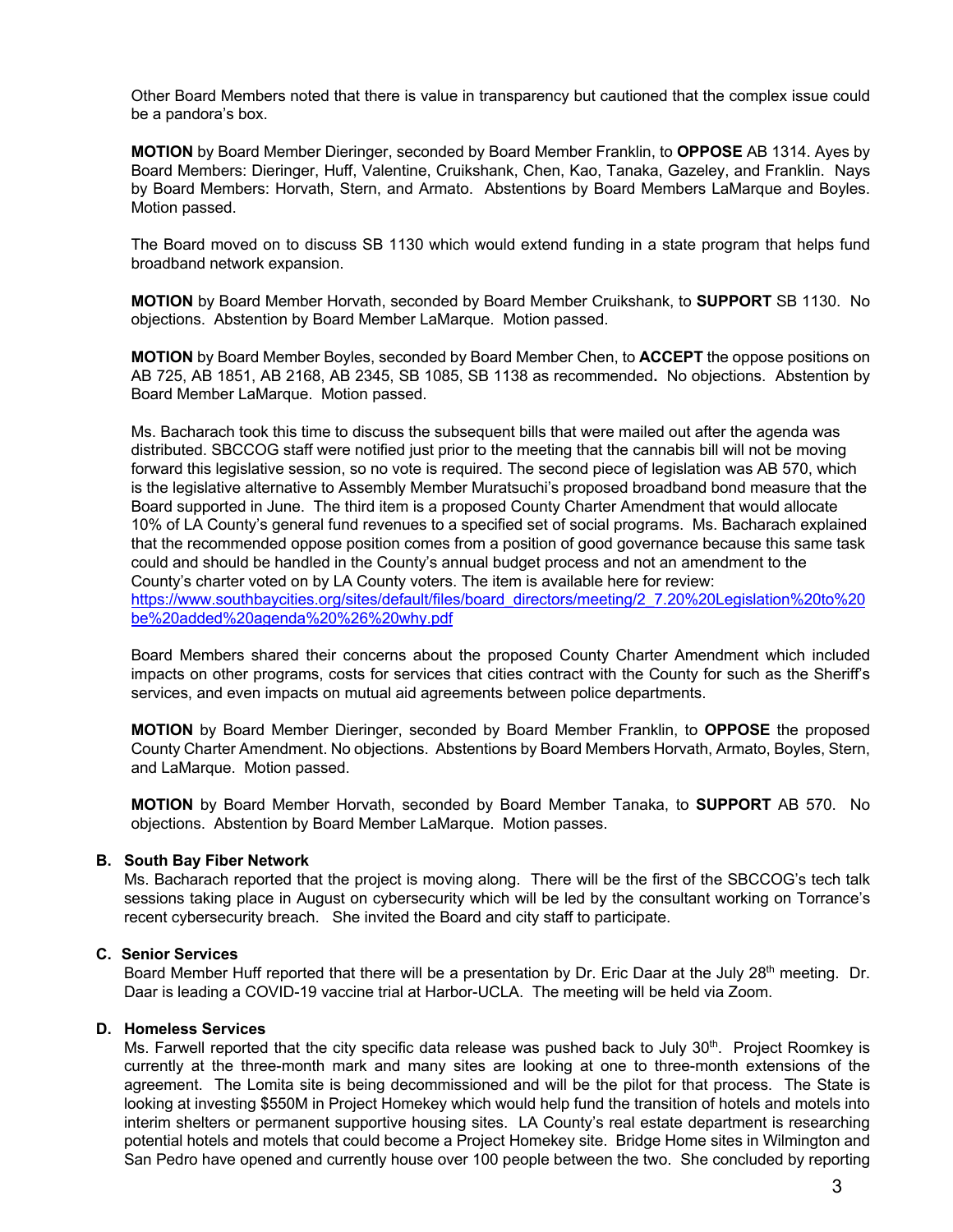on the Measure H proposed expenditure plan and the comments submitted by the SBCCOG on a few of the strategies.

# **E. SCAG Regional Early Action Program funds to accelerate housing**

Ms. Bacharach announced that SCAG is allocating a certain amount of funding to use based on RHNA allocations to the subregions. Estimates put the SBCCOG's portion at approximately \$600k and could be used to encourage housing. She has been discussing this program with the Community Development/Planning Directors, looking for innovative ways to use the money in the South Bay. She asked the Board to send her any ideas they might have.

#### **F. Special Board Meeting on Policing and Public Safety in the South Bay**

Ms. Bacharach reported that a subcommittee of the Board made up of Chair Valentine and Board Members Horvath and Stern recently met to discuss the upcoming special Board Meeting. They have coordinated with Mayor Butts and Councilmember Buscaino who will be leading the discussion at the meeting. Both have extensive police experience. Please submit any questions to Ms. Bacharach.

#### **G. Office Update**

Ms. Bacharach reported that staff continues to work from home but go into the office as needed. It is likely that staff will continue working remotely for the foreseeable future.

**H. Sharing City Responses to the Coronavirus, Reopening Strategies, Protests and Other Challenges** Board Members briefly shared their respective cities' plans on re-opening city hall and other city facilities. Board Members Kao and Cruikshank announced that their respective cities are working with PVPUSD to look into the possibility of using city facilities as remote learning sites. Board Member Stern reported that Manhattan Beach recently implemented a stricter mask requirement than the County and mandated that masks be worn at any time outside the house. She asked if any other cities are considering stricter measures, but none are at this time. Board Member LaMarque announced that the County is developing a spending plan for \$1.2B in CARES Act funding that would include around \$650M for public health measures, \$200M for financial support for residents, and \$160M in grants for business. Board Member Chen reported that Torrance has had some recent cases of xenophobia.

## **X. AGENCY REPORTS**

**NOTE: Oral reports are only made to clarify or amplify written attachments. All reports that were submitted or handed out are available online here:** http://southbaycities.org/committees/board-directors/board-directorsmeeting-63

- **A. SCAG Committees** No report given.
	- 1. **Energy and Environment** (Judy Mitchell, Jim Osborne)
	- 2. **Transportation** (James Gazeley, Drew Boyles)
- 3. **Community, Economic, & Human Development** (Mark Henderson, Frank Zerunyan & Mark Waronek)
- **B. Santa Monica Bay Restoration Commission** (Bill Brand/Kenneth Kao) No report given.
- **C. Stormwater Funding** 
	- 1. CCCA/LCC Stormwater Funding Options Committee No report given.
- **D. South Bay Workforce Investment Board** (Chris Cagle) No report given.
- **E. South Bay Aerospace Alliance** No report given.
- **F. KHHR (Hawthorne Airport) Committee re: Community Impacts**
- **G. California Association of Councils of Governments** No report given.

#### **XI. UPCOMING EVENTS & ANNOUNCEMENTS**

Ms. Bacharach reported that next week is the "push week" for the 2020 Census. Most South Bay cities are about 2/3 compliant with responding so far. The Census Bureau is asking for help spreading the word via social media.

Board Member Chen: Torrance just started a "Dare to Care" initiative that aims to encourage residents to do random acts of kindness.

Board Member Armato: The virtual State of the City will be taking place next week.

Board Member Stern: The City is celebrating the 100<sup>th</sup> anniversary of the Manhattan Beach Pier. Virtual tours are available through the historical society.